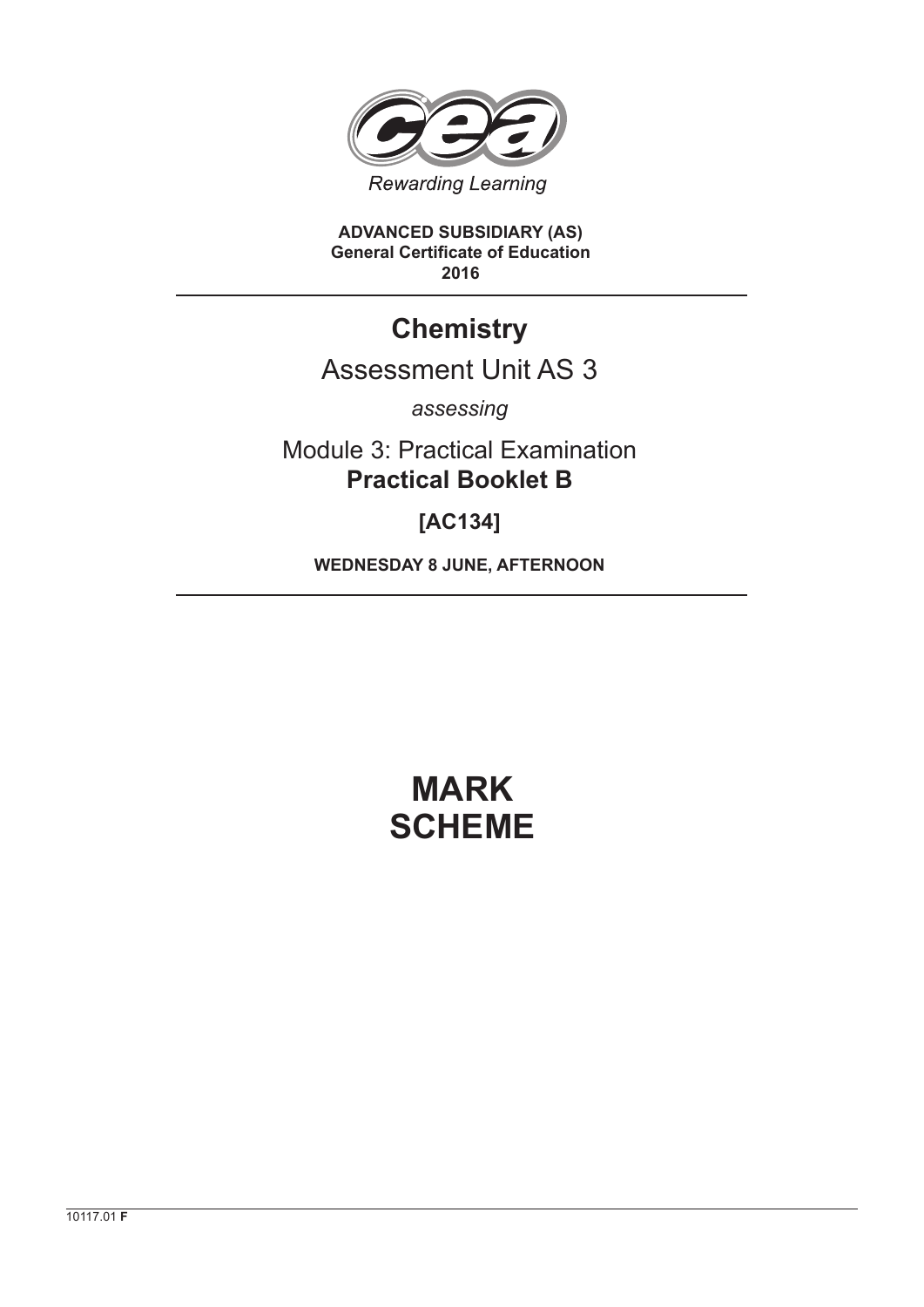# **Annotation**

- 1. Please do all marking in **red** ink.
- 2. All scripts should be checked for mathematical errors. Please adopt a system of one tick  $(\checkmark)$  equals 1 mark, e.g. if you have awarded 4 marks for part of a question then 4 ticks  $(\checkmark)$  should be on this candidate's answer.
- 3. The total mark for each question should be recorded in a circle placed opposite the question number in the teacher mark column.
- 4. As candidates have access to scripts please do not write any inappropriate comments on their scripts.

### **General points**

- All calculations are marked according to the number of errors made.
- Errors can be carried through. If the wrong calculation is carried out then the incorrect answer can be carried through. One mistake at the start of a question does not always mean that all marks are lost.
- Listing is when more than one answer is given for a question that only requires one answer, e.g. the precipitate from a chloride with silver nitrate is a white solid; if the candidate states a white or a cream solid, one answer is correct and one answer is wrong. Hence they cancel out.
- Although names might be in the mark scheme it is generally accepted that formulae can replace them. Formulae and names are often interchangeable in chemistry.
- The marking of colours is defined in the 'CCEA GCE Chemistry Acceptable Colours' document.

## **MARKING GUIDELINES**

#### **Interpretation of the Mark Scheme**

**• Carry error through**

 This is where mistakes/wrong answers are penalised when made, but if carried into further steps of the question, then no further penalty is applied. This pertains to calculations and observational/ deduction exercises. Please annotate candidates' answers by writing the letters c.e.t. on the appropriate place in the candidates' answers.

#### **• Oblique/forward slash**

This indicates an acceptable alternative answer(s).

#### **• Brackets**

 Where an answer is given in the mark scheme and is followed by a word/words in brackets, this indicates that the information within the brackets is non-essential for awarding the mark(s).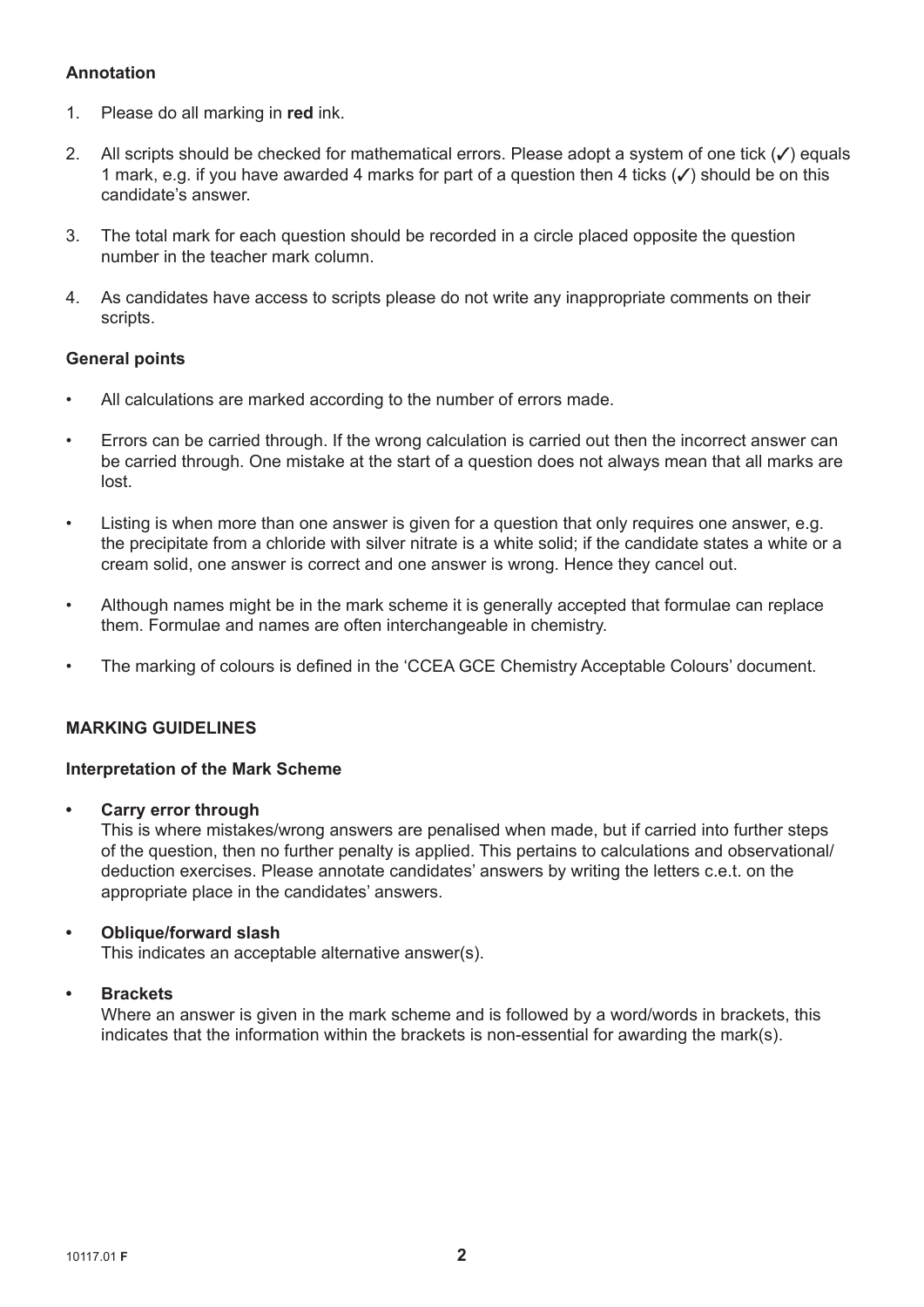## **Section A**

**AVAILABLE**

|   |     |     |                                                                                                                                             |       | <b>MARKS</b> |
|---|-----|-----|---------------------------------------------------------------------------------------------------------------------------------------------|-------|--------------|
| 1 |     |     | (a) (i) Add dropwise at/before end point [1] swirl the flask (wash down<br>the flask with deionised water) [1] read bottom of meniscus [1]. | $[2]$ |              |
|   |     |     | (ii) Any two<br>Further titrations [1]<br>Repeat whole experiment [1]<br>Concordant results (within 0.2 cm <sup>3</sup> ) [1]               | $[2]$ |              |
|   |     |     | (iii) HCl + NaOH $\longrightarrow$ NaCl + H <sub>2</sub> O                                                                                  | $[1]$ |              |
|   | (b) | (i) | $23.5/1000 \times 0.040 = 9.4 \times 10^{-4}$                                                                                               |       |              |
|   |     |     | (ii) $9.4 \times 10^{-4}$                                                                                                                   |       |              |
|   |     |     | (iii) $9.4 \times 10^{-3}$                                                                                                                  |       |              |
|   |     |     | (iv) $\frac{100}{1000} \times 0.1 = 0.010$                                                                                                  |       |              |
|   |     |     | (v) $0.01 - 9.4 \times 10^{-3} = 6 \times 10^{-4}$                                                                                          |       |              |
|   |     |     | (vi) $6 \times 10^{-4}/2 = 3.0 \times 10^{-4}$                                                                                              |       |              |
|   |     |     | (vii) $3 \times 10^{-4} \times 132 = 3.96 \times 10^{-2}$ g                                                                                 |       |              |
|   |     |     | (viii) 3.96 $\times$ 10 <sup>-2</sup> /1.00 $\times$ 100 = 3.96%                                                                            | [6]   |              |
|   |     |     | (c) moles of $(NH_4)_2SO_4 = \frac{2.64}{132} = 0.02$<br>$(NH_4)_2SO_4 : NH_3$<br>1 : 2                                                     |       |              |
|   |     |     | moles of $NH3 = 0.04$<br>volume of NH <sub>3</sub> = 0.04 $\times$ 24 = 0.96 dm <sup>3</sup>                                                |       |              |
|   |     |     | or<br>960 cm $3$                                                                                                                            | $[4]$ | 15           |
|   |     |     |                                                                                                                                             |       |              |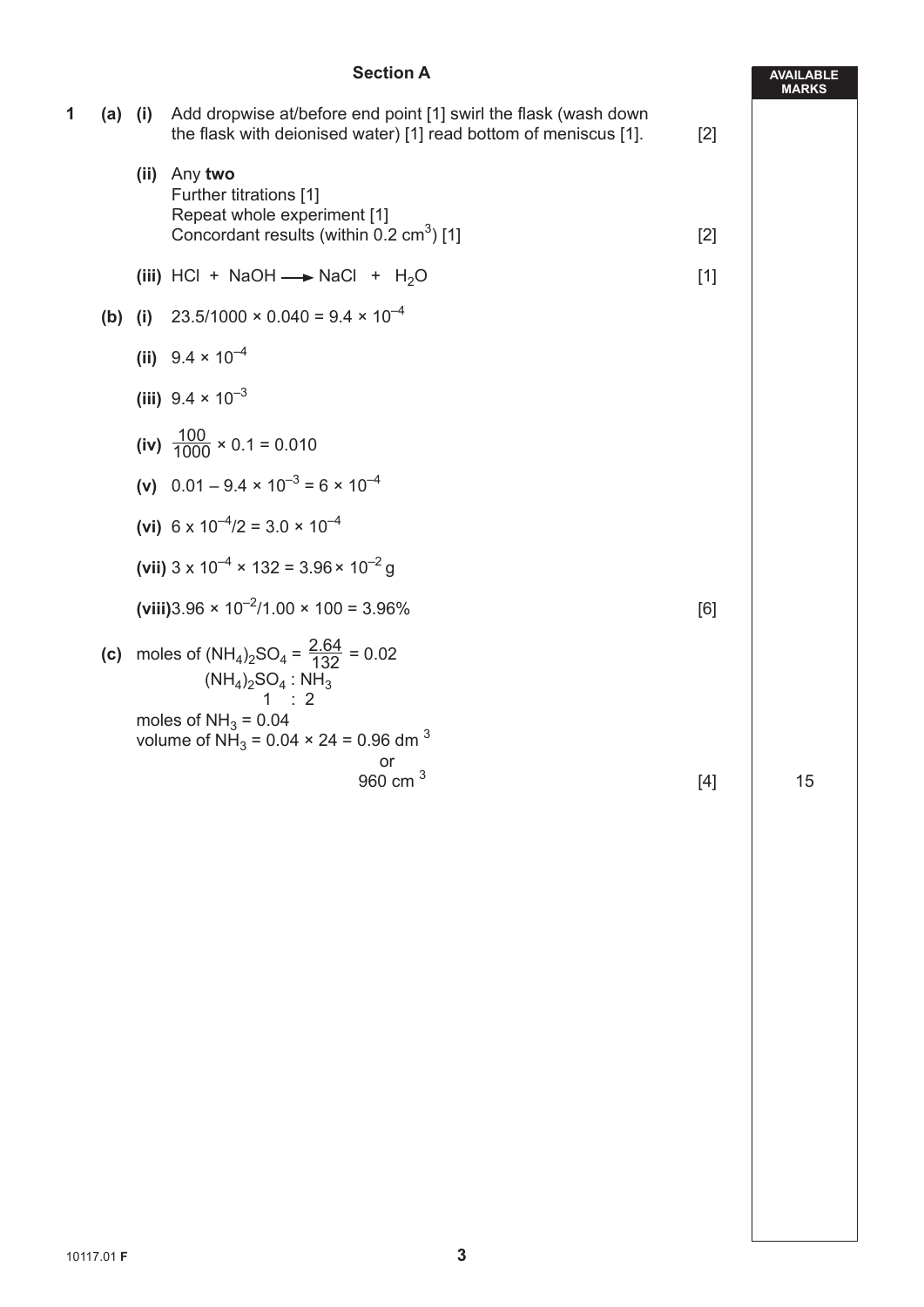- **2 (a)** Compound **Y** is an ionic salt. The following tests were carried out on **Y** and the observations noted in the table.
	- **(i)** Complete the table by recording the deductions made from these observations.

|              | <b>Test</b>                                                                                                                                                                                                                                                                    | <b>Observations</b>                                        | <b>Deductions</b>                                                                       |
|--------------|--------------------------------------------------------------------------------------------------------------------------------------------------------------------------------------------------------------------------------------------------------------------------------|------------------------------------------------------------|-----------------------------------------------------------------------------------------|
| 1            | Add a spatula measure of Y<br>to a test tube one third full of<br>sodium hydroxide solution and<br>warm gently. Carefully smell<br>any gas given off and test it<br>with moist Universal Indicator<br>paper.                                                                   | Pungent/choking smell<br>Universal Indicator turns<br>blue | <b>Y</b> contains an<br>ammonium ion/<br>ammonia present<br>alkaline gas present<br>[2] |
| $\mathbf{2}$ | Add a spatula measure of Y to<br>a test tube containing 1 cm <sup>3</sup> of<br>dilute nitric acid.<br>Add 4 drops of barium<br>chloride solution.                                                                                                                             | No effervescence<br>White precipitate forms                | Not a carbonate/<br>hydrogencarbonate<br>Sulfate (ion) present<br>[2]                   |
| $\mathbf{3}$ | Make a solution of Y by<br>dissolving a spatula measure<br>of Y in a test tube half-full of<br>water.<br>Add 3 drops of sodium<br>hydroxide solution to the first<br>test tube. Then add a further<br>2 cm <sup>3</sup> of the sodium hydroxide<br>solution to this test tube. | Brown precipitate<br>Precipitate does not<br>dissolve      | $Fe3+$ ion present<br>[1]                                                               |

**(ii)**  $NH_4^+$ ,  $Fe^{3+}$ ,  $SO_4$ 

 $2-$  [3]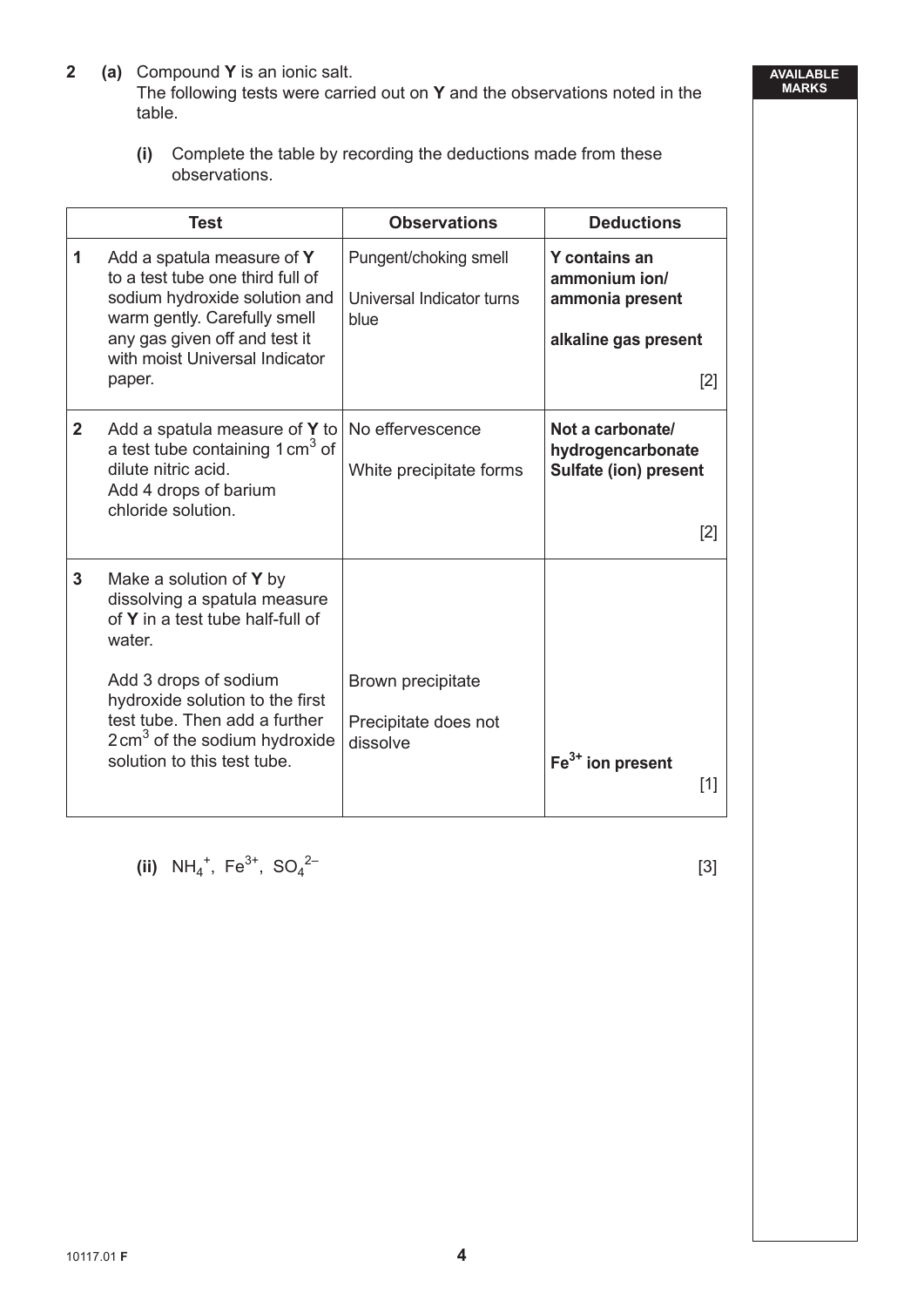- **(b)** Compound **Z** is an organic liquid. The following tests were carried out on **Z** and the observations noted in the table.
	- **(i)** Complete the table by recording the deductions made from these observations.

|                | <b>Test</b>                                                                                                                                                       | <b>Observations</b>                                 | <b>Deductions</b>                                                            |  |
|----------------|-------------------------------------------------------------------------------------------------------------------------------------------------------------------|-----------------------------------------------------|------------------------------------------------------------------------------|--|
| 1              | Place 10 drops of Z on a<br>watch glass placed on a<br>heatproof mat. Ignite it using<br>a burning splint.                                                        | Burns with a<br>non-smoky flame                     | Low carbon<br>content/saturated<br>(hydrocarbon)                             |  |
|                |                                                                                                                                                                   |                                                     | $[1]$                                                                        |  |
| $\overline{2}$ | Place 1 cm <sup>3</sup> of $Z$ in a test<br>tube and add 1 $cm3$ of water.<br>Add a bung and shake the<br>test tube.                                              | One layer forms                                     | Miscible/can H-bond/<br>not a hydrocarbon/<br>contains an -OH                |  |
|                |                                                                                                                                                                   |                                                     | [1]                                                                          |  |
| 3              | Place 1 cm <sup>3</sup> of $Z$ in a test<br>tube. Add 2 $cm3$ of acidified<br>potassium dichromate<br>solution. Warm the mixture<br>gently and leave to stand for |                                                     | <b>Primary, Secondary</b><br>alcohol or aldehyde/<br>Not a tertiary alcohol. |  |
|                | 5 minutes.                                                                                                                                                        | Orange solution turns<br>green                      | <b>Oxidation has</b><br>occurred                                             |  |
|                |                                                                                                                                                                   |                                                     | [1]                                                                          |  |
| 4              | Add 4 $\text{cm}^3$ of <b>Z</b> to half a<br>spatula of iodine in a test<br>tube. Add 4 $\text{cm}^3$ of 10%<br>aqueous sodium hydroxide.<br>Shake the test tube  | Yellow precipitate forms,<br>with antiseptic smell. | lodoform produced                                                            |  |
|                | vigorously.                                                                                                                                                       |                                                     | $[1]$                                                                        |  |



H

**(iii)** propan –2–ol [1] 15

**AVAILABLE MARKS**

Section A 30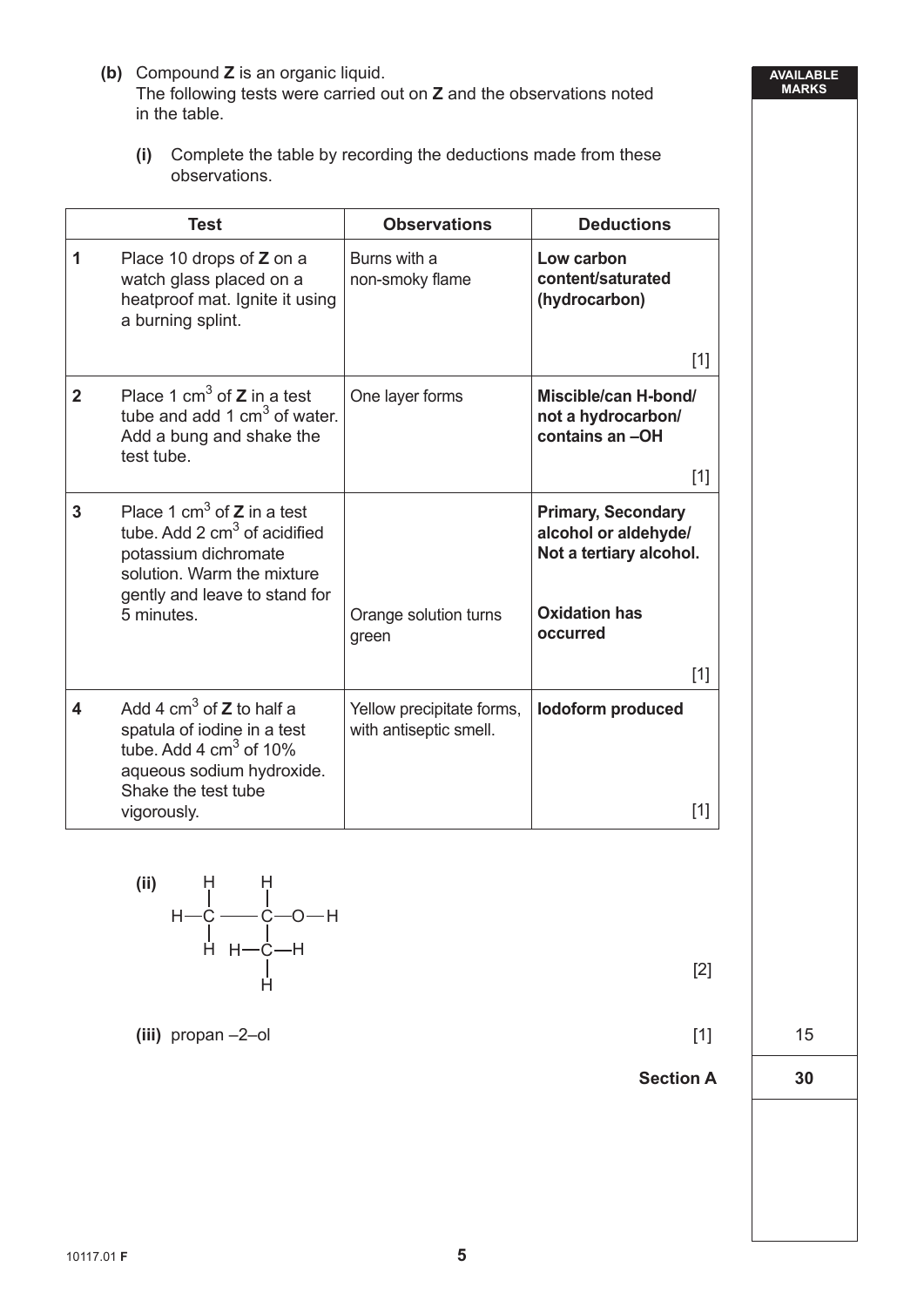### **Section B**